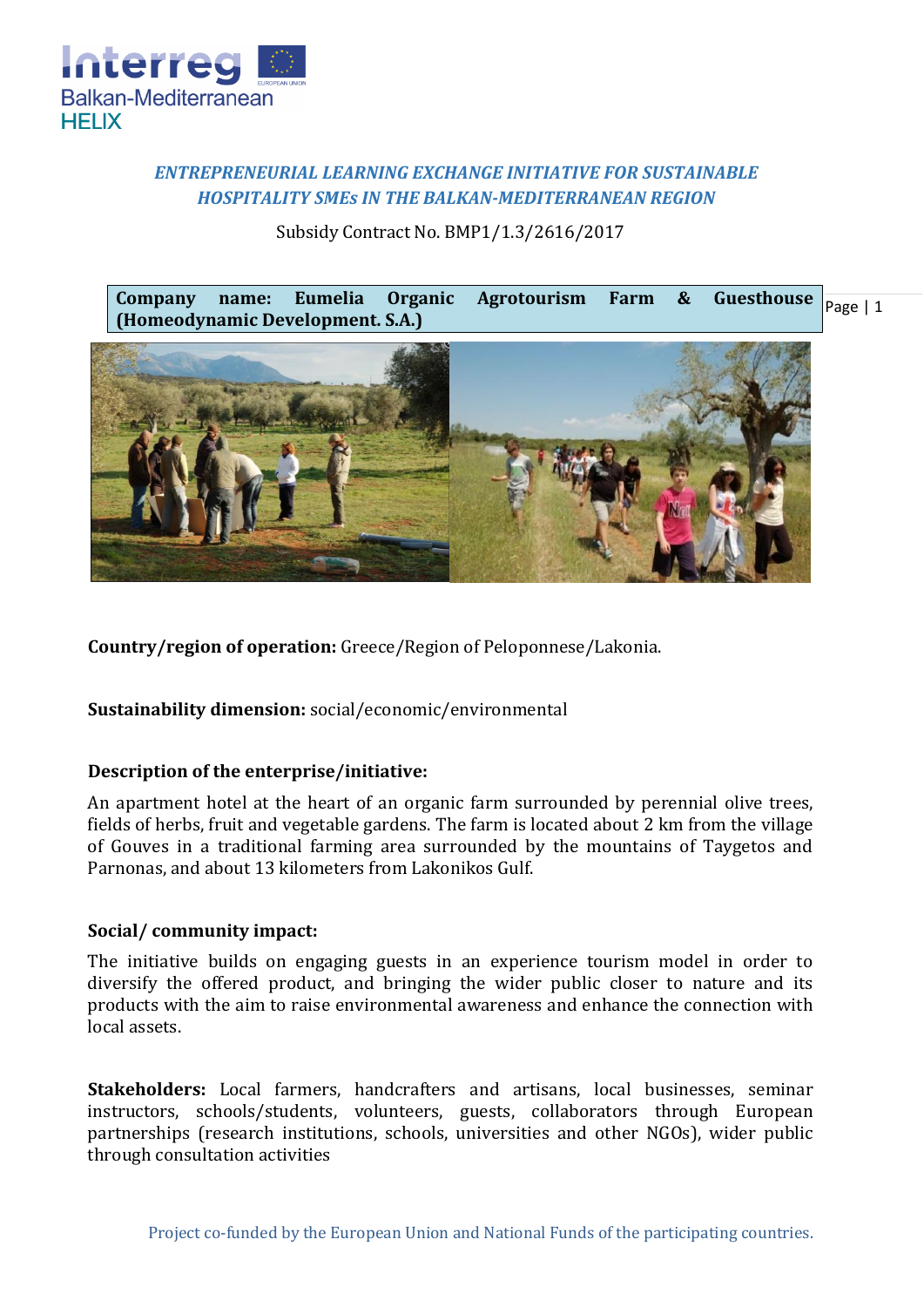

## **Approach applied:**

Agro-tourism approach

#### **Innovation applied:**

practices, recycling and composting, energy saving (geothermal heat pump, solar water Page | 2 The guesthouse is engaged in using Organic, Biodynamic and Permaculture farming heating system, bioclimatic architecture, low consumption light bulbs), water saving (ecological water efficient faucets and dual button flush toilet buttons), using of organic food and local products. The guesthouse buys local food and products in order to support sustainability and local farmers and supports local businesses in order to help improve their sustainability and income stabilization. It also works with local farmers, handcrafters & artisans as well as workshop and seminar instructors in order to involve the local community and introduce them to the guests. Finally, it involves local youth & volunteers in projects (e.g. Erasmus, H2020) in order to encourage them to participate in the sustainability efforts and encourage the spirit of volunteering.

#### **Sustainability of the business model:**

The agro-touristic model promoted by the apartment hotel can bring many economic and non-economic benefits for farmers, visitors and communities. On the one hand, the visitors can enjoy recreation and leisure agricultural activities, while, on the other hand, the entrepreneurs have the opportunity to increase their income and quality of life, maximize the productivity of farm resources through their recreational use and diversify their business by providing touristic services. In this sense, local natural and cultural heritage based on agriculture- is preserved and the local community is economically enhanced (increase of local employment and promotion of local businesses, such as restaurants and shops) (Broccardo et al, 2017; Tew & Barbieri, 2012), while, at the same time, education and environmental awareness is promoted (Zoto et al, 2013).

**Key success factors:** Quality of accommodation, sales of own and/or local agricultural products, excursions and guided tours, learning laboratories, wellness, agricultural production activities, such as harvesting vegetables and fruits, complete tourism packages, support and participation of local government, sufficient funds for tourism development, cooperation with local businesses (Broccardo et al, 2017; Komppula, 2014; Tew & Barbieri, 2012).

**Challenges and problems:** Balancing between the primary agricultural production activities and the agro-touristic activities -as sources of income-, isolation from important tourist attractions, responding to market opportunities, seasonality, small scale character of the business, limited support system for small businesses, need for significant investment beyond the business' capacity, matching the quality of products and services to tourists demands and expectations, having the skills and the resources for effective marketing (Doh et al, 2017; Tew & Barbieri, 2012; Sharpley, 2002).